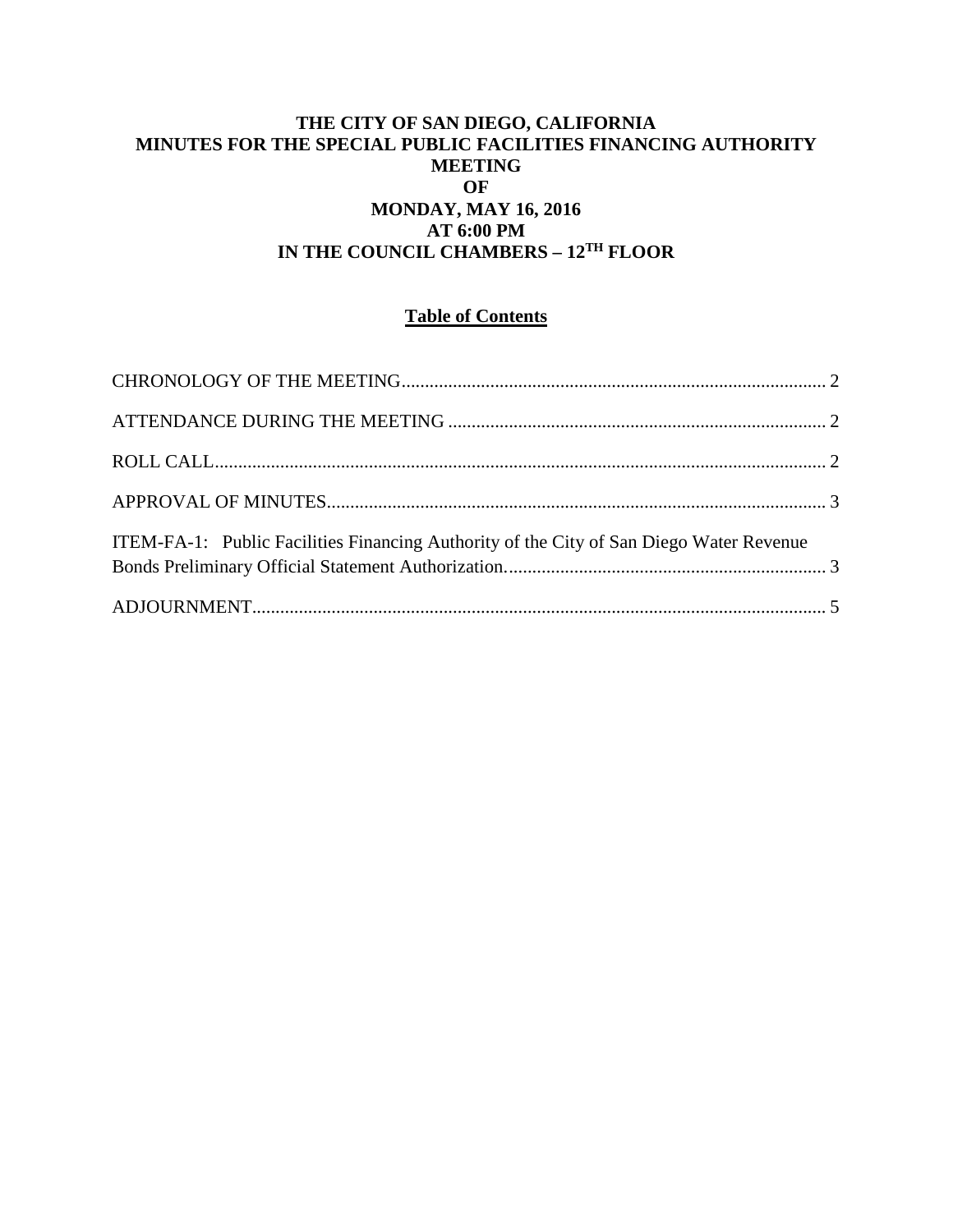## **Minutes of the Public Facilities Financing Authority of the Page 2 City of San Diego for the Special Meeting of Monday, May 16, 2016**

# <span id="page-1-0"></span>CHRONOLOGY OF THE MEETING:

The meeting was called to order by Council President Lightner at 6:03 p.m. The meeting was adjourned by Council President Lightner at 6:22 p.m.

# <span id="page-1-1"></span>ATTENDANCE DURING THE MEETING:

PRESENT:

CD-1 Council President Sherri Lightner CD-2 Councilmember Lorie Zapf CD-3 Councilmember Todd Gloria CD-4 Councilmember Myrtle Cole CD-5 Councilmember Mark Kersey CD-6 Councilmember Chris Cate CD-7 Councilmember Scott Sherman CD-8 Councilmember David Alvarez

ABSENT: CD-9 Council President Pro Tem Marti Emerald

CITY CLERK: Maland (mf).

<span id="page-1-2"></span>ROLL CALL:

- (1) Council President Lightner-present
- (2) Councilmember Zapf-present
- (3) Councilmember Gloria-present
- (4) Councilmember Cole-present
- (5) Councilmember Kersey-present
- (6) Councilmember Cate-present
- (7) Councilmember Sherman-present
- (8) Councilmember Alvarez-present
- (9) Council President Pro Tem Emerald-not present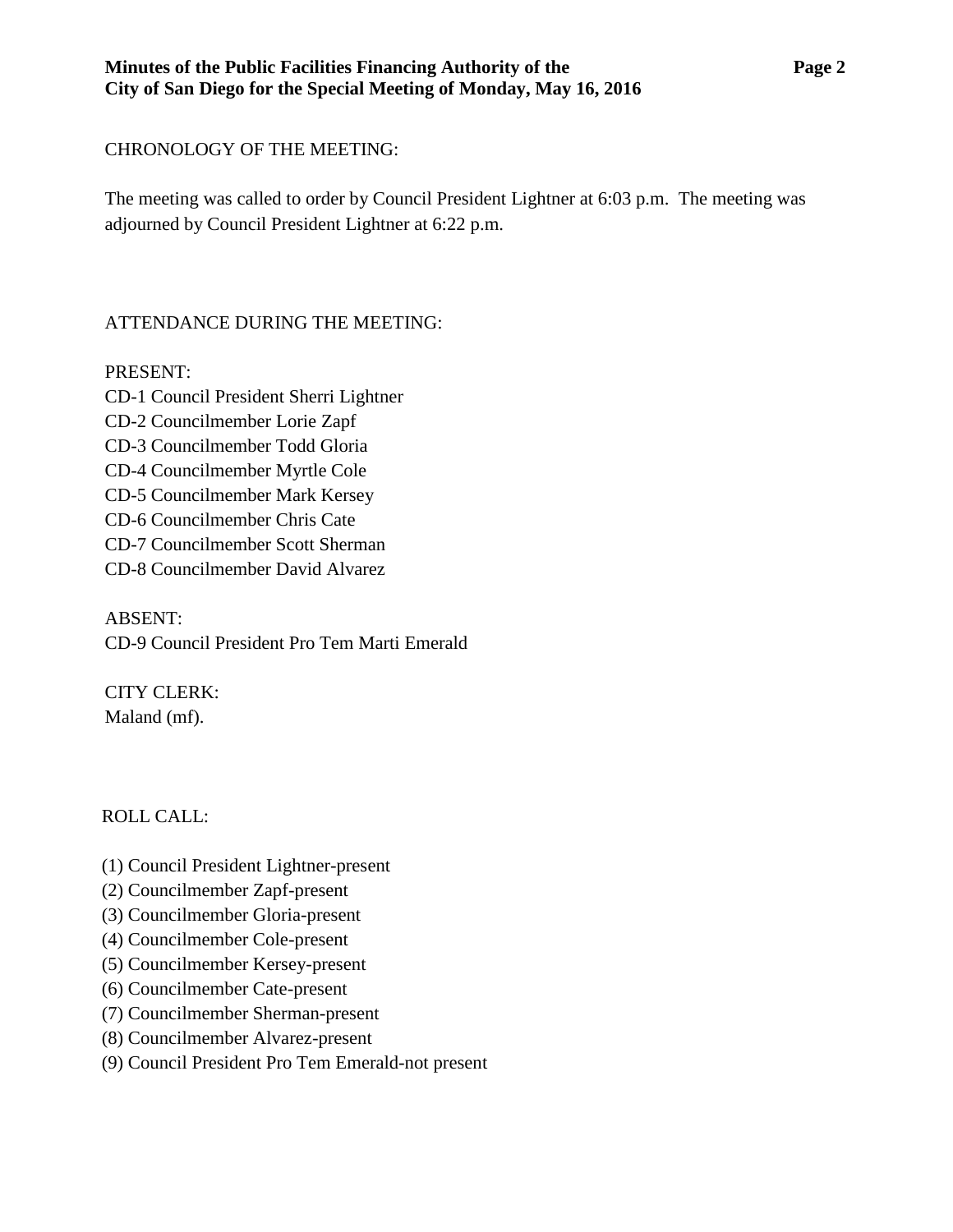### <span id="page-2-0"></span>APPROVAL OF MINUTES:

The Minutes for the following meetings were approved by Unanimous Consent.

### APPROVED

[03-15-2016](http://www.sandiego.gov/sites/default/files/03-15-16-minutes.pdf) [03-22-2016 -](http://www.sandiego.gov/sites/default/files/03-22-16-minutes.pdf) Special

COUNCIL ACTION: Start Time: 6:03 PM

<span id="page-2-1"></span>ITEM-FA-1: [Public Facilities Financing Authority of the City of San Diego Water Revenue](http://www.sandiego.gov/sites/default/files/fa-1_exhibits_2.pdf)  [Bonds Preliminary Official Statement Authorization.](http://www.sandiego.gov/sites/default/files/fa-1_exhibits_2.pdf)

## **ITEM DESCRIPTION:**

This action authorizes the distribution of the Preliminary Official Statement and Official Statement for the Authority's proposed Subordinate Water Revenue Bonds and Subordinated Water Revenue Refunding Bonds, 2016.

# **CITY ATTORNEY'S RECOMMENDATION:**

Adopt the following resolution:

(FA-2016-5) ADOPTED AS RESOLUTION FA-2016-5

A Resolution of the Board of Commissions of the Public Facilities Financing Authority of the City of San Diego approving the Form of a Preliminary Official Statement relating to its Subordinated Water Revenue Bonds, Series 2016A and Subordinated Water

Revenue Bonds, Refunding Series 2016B (Payable Solely from Subordinated Installment Payments Secured by Net System Revenues of the Water Utility Fund of the City of San Diego); authorizing the execution, delivery and distribution of an Official Statement for such issue of Bonds; and approving certain other actions in connection therewith.

# **SUPPORTING INFORMATION:**

### FISCAL CONSIDERATIONS:

The pricing and closing of the 2016 Water Revenue Bonds would be subject to market conditions and the fulfillment of the City's net present value savings threshold of at least 4% for advance economic refundings and 3% for current refundings for the portion of the 2016 Bonds.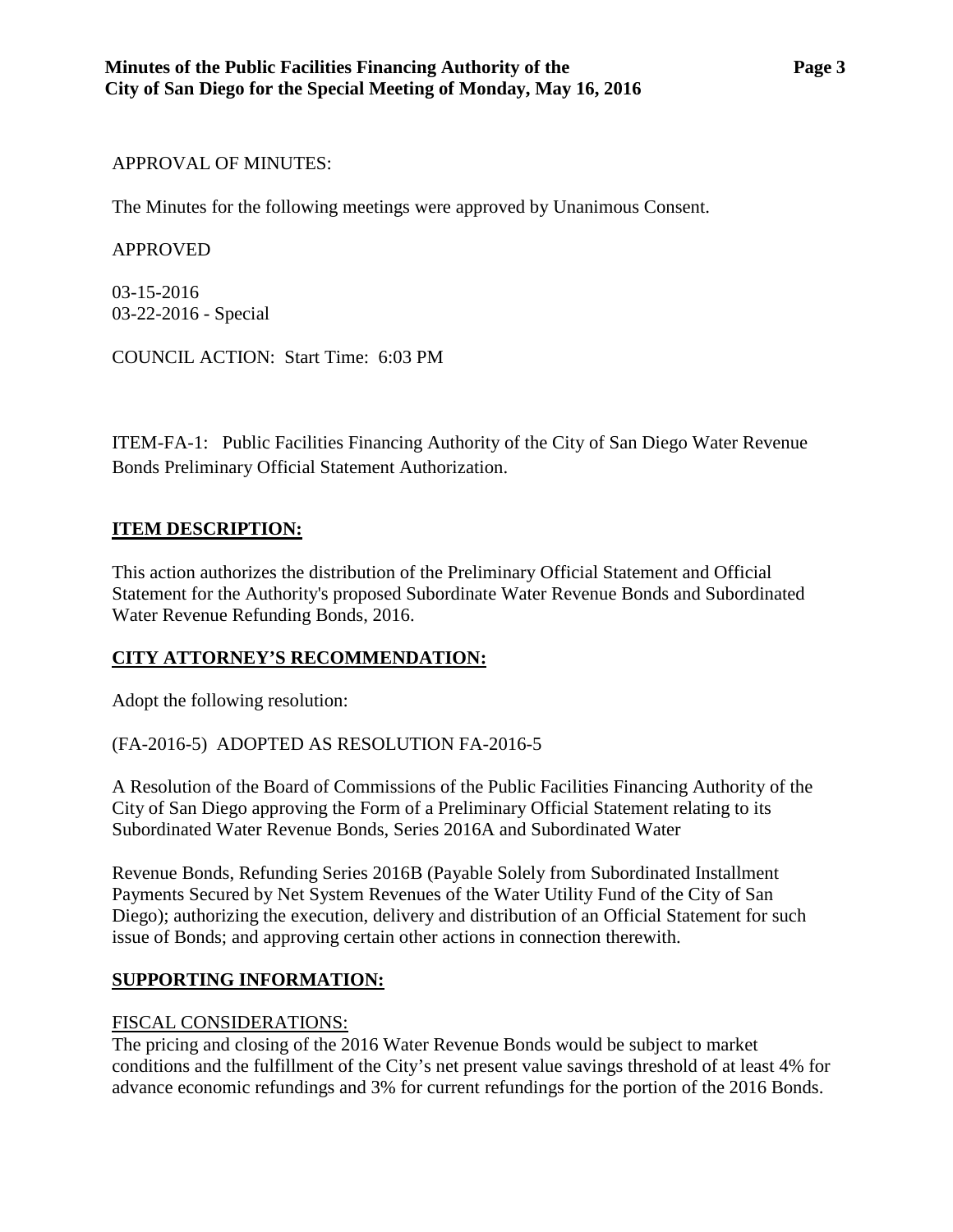Based on current market conditions, approximately \$565 million in outstanding 2009A, 2009B, and 2010A Bonds are expected to be refunded. This advance refunding ("Series 2016B Bonds") could provide a cumulative debt service savings to the Water System of approximately \$102 million, for an average annual savings of approximately \$4.2 million over the remaining life of the bonds, Fiscal Years 2017-2040. The net present value (NPV) savings is estimated at 12%. With the refunding, the new total debt service of the Series 2016B Bonds is \$806 million compared to \$908 million of the refunded bonds.

In addition, approximately \$11.6 million in outstanding principal payments for one State Revolving Fund (SRF) Loan is expected to be refunded. The current full refunding of the SRF Loan could provide cumulative loan repayment savings of approximately \$2.1 million, for an average annual savings of approximately \$211,110 in Fiscal Years 2017-2026. The NPV savings is estimated at 4.5%.

The new money CIP Bonds will provide \$80 million in construction fund proceeds for Water System CIP expenditures. The \$80 million funding is provided with the release of \$34 million from the Debt Service Reserve Funds and a new borrowing ("Series 2016A Bonds") of \$46 million. The average annual debt service for the Series 2016A Bond issuance is estimated to be \$2.5 million for Fiscal Years 2017-2046 (based on net new money proceeds) and estimated to have an All-in True Interest Cost of 3.41%.

The estimated costs of issuance for the 2016 Water Revenue Bonds offering including the underwriting syndicate fees and additional proceeds due to rounding are \$853,000. The estimated interest cost and debt service savings reflected above are inclusive of the costs of issuance.

### PREVIOUS COUNCIL AND/OR BOARD ACTION:

On January 27, 2016, Debt Management presented the 2016 Water Revenue Bonds (Capital Improvement Projects & Advance Refunding Opportunity) item to the Budget and Government Efficiency Committee. The Budget and Government Efficiency Committee forwarded the item to the City Council for approval.

Resolution R-310310 and Ordinance No. O-20635 were approved by City Council on March 15, 2016 and April 5, 2016, respectively, together authorizing the issuance of the 2016 Water Revenue Bonds and the related financing documents.

Bamberg

Primary Contact\City Attorney\Phone: Brant C. Will\619-236-6220, MS 59

**NOTE:** See City Council Agenda of May 16, 2016, Item 201, for a companion item.

COUNCIL ACTION: Start Time: 6:03 PM

MOTION BY TODD GLORIA TO ADOPT. Second by Scott Sherman.